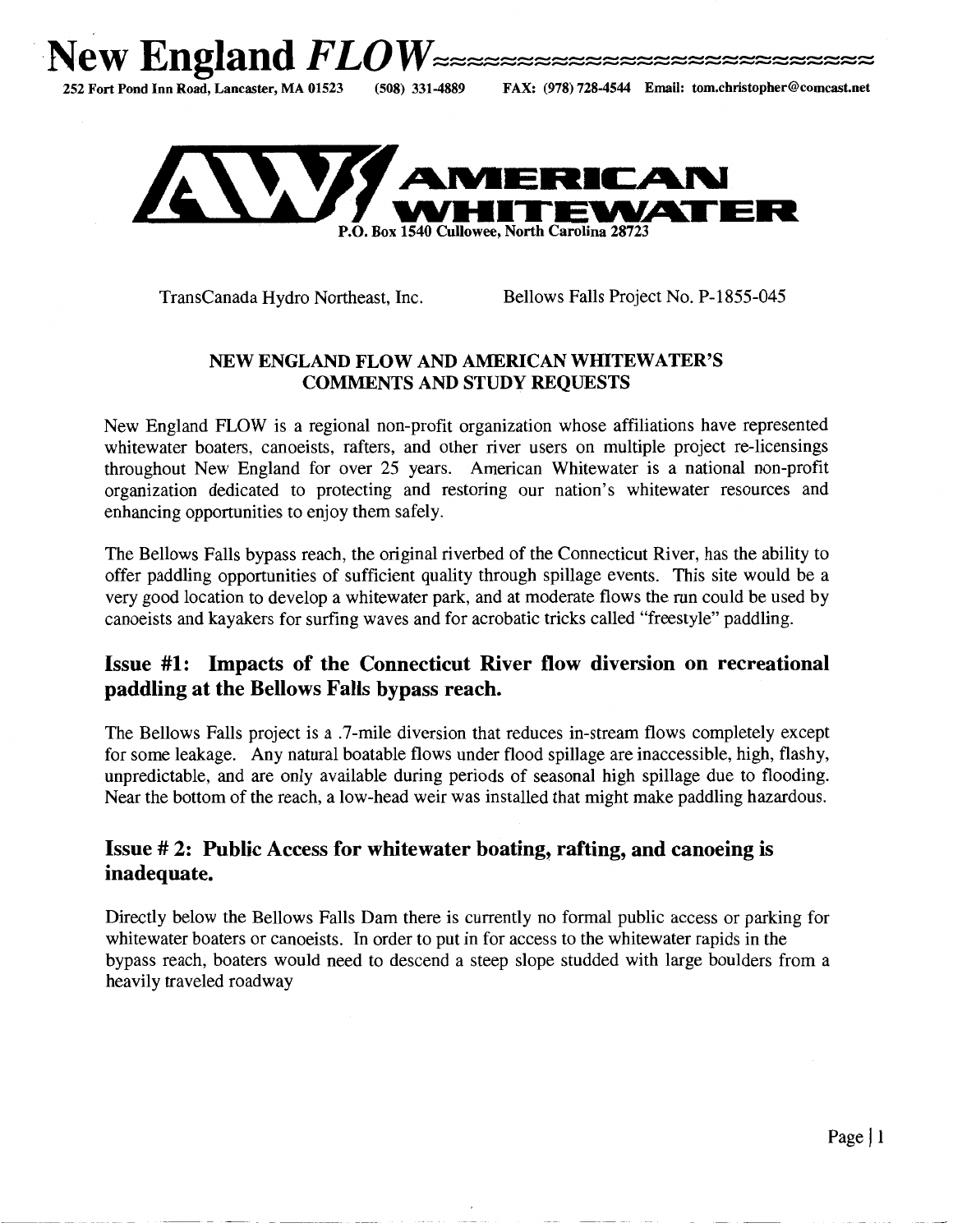## **Issue# 3: Camping and sanitary facilities available for multiple-day kayaking or canoe trips.**

In the PAD, the Licensee has itemized 3 camping facilities and 11 access points (not all of which are maintained by TransCanada) in the reach from the Bellows Falls Dam to the Wilder Dam; however they have not provided a qualitative analysis of these facilities.

These sites are managed and/or maintained by multiple parties, and at a minimum there should be consistent standards for sanitation, safety, and control of litter or camping debris.

#### **Issue #4: Economic analysis.**

The diversion of flow around the Bellows Falls Dam has significant negative recreational impacts and related socio-economic impacts. By changing the operational scenario of the Bellows Falls Project and constructing a whitewater park, the potential exists to create new tourism products for a region that is primed to capitalize on it.

In this case, because of the significant economic potential of a whitewater park to increase recreation with increased flows, we believe PERC should also weigh the predicted economic values associated with the recreational use when looking at various alternatives.

#### **Issue #5: Alternatives for off-site mitigation.**

Bellows Falls Dam sits atop a whitewater falls, after which it is named, and its reservoir drowns other whitewater drops as the river approaches the dam. Alternatives in the form of off-site mitigation could create compensatory whitewater opportunities.

# **Study Reguests**

We hereby request several studies per 18 CFR 5.9(b).

## **1. We Request a Controlled Whitewater Flow Study in the bypass reach below the Bellows Falls Dam.**

The goal of a whitewater flow study is to assess the presence, quality, access needs, flow information needs, and preferred flow ranges for river-based boating resources in a stepwise manner.

Thus, the information to be obtained for the whitewater park study is a combination of usergenerated flow preferences and other engineering information on current and proposed operations (e.g. discharges), geographic information and basic recreational information.

Results of this study may produce evidence supporting mitigating license requirements for a whitewater park and scheduled releases in the bypass reach.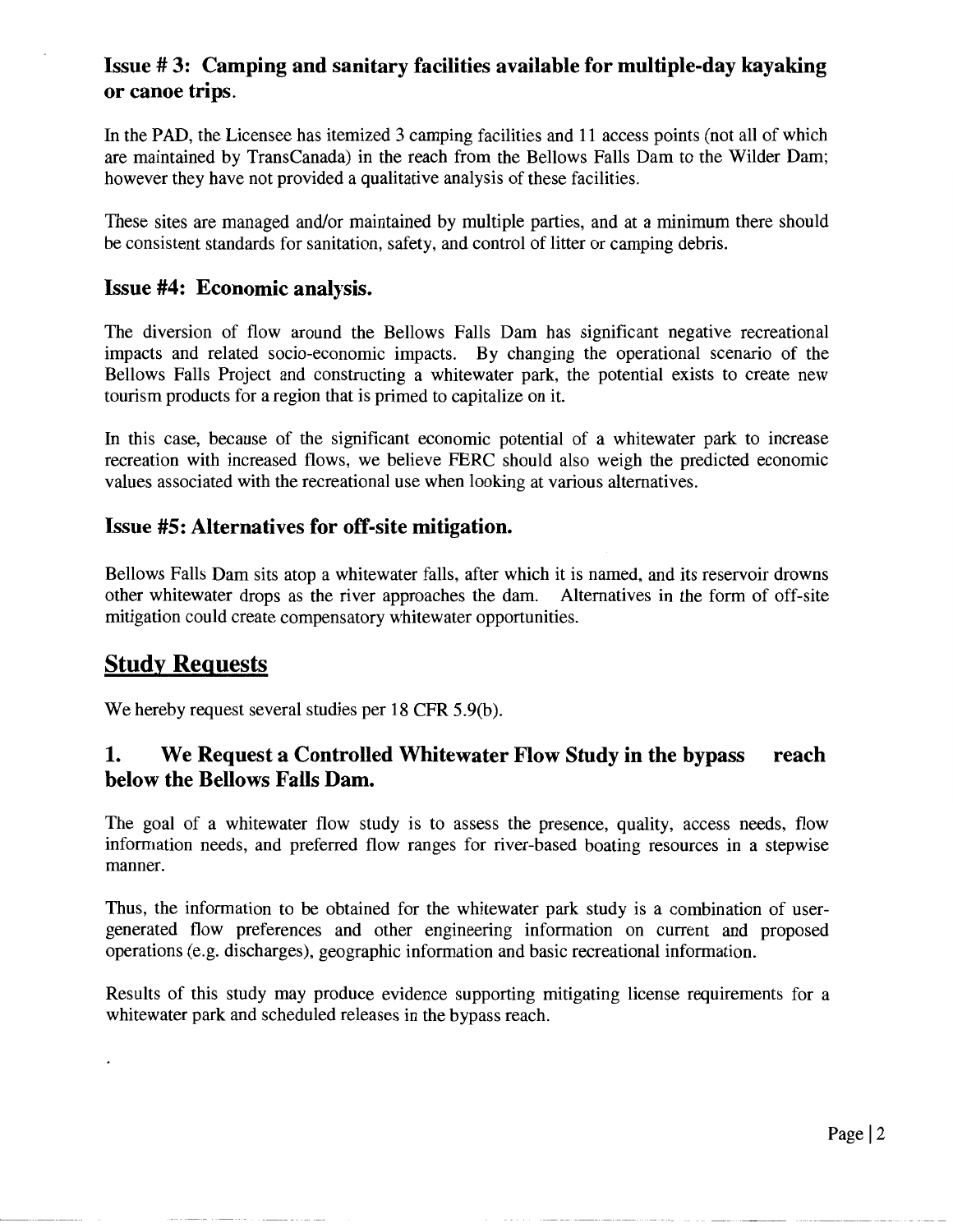## **2. We request a study to provide public Access for whitewater boating, rafting, and canoeing.**

The goal of this study is to identify and define adequate access points that provide trails and parking, at the beginning and end of the bypass reach.

As we explained above, the Bellows Falls bypass reach offers the public an opportunity to enjoy a high quality whitewater boating resource with the development of a whitewater park.

There is an inconsistent body of knowledge regarding access needs in this reach, and the PAD does not identify access points for any type of whitewater use.

Access would be necessary if a whitewater park were used as a mitigating license requirement.

# **3: We request a study to evaluate camping and sanitary facilities available for multiple-day kayaking or canoe trips.**

The goal of this study is to provide a quantitative and qualitative analysis of existing facilities to determine their capacity to manage the increasing number of paddlers who are making multipleday trips on the Connecticut River. The study should examine the adequacy of such facilities over the 30-year life of the license.

In the PAD, the Licensee identifies 11 sites within Project boundaries as access points to the Connecticut River, such as boat ramps or car-top access. However, none of these sites are designated for camping nor do they have sanitary facilities.

### **4: We request an economic analysis for site recreation potential.**

We believe using the "contingent valuation method" of study to determine economic information based on recreational use will provide useful information that will eventually help establish the value for developing a whitewater park.

Economic stimulus is clearly in the public interest. Many examples of whitewater parks support robust recreation economies, including those that have been constructed in Charles City, Elkader, and Iowa City, Iowa, as well as South Bend, Indiana; Springfield, Ohio; Yorkville, lllinois; and Petoskey, Michigan.

## **5. We request a study to define compensation for impacts on the Connecticut River and loss of whitewater recreation below Bellows Falls Dam**

The goal of this study is to assess the presence, quality, access needs, flow information needs, and preferred flow ranges for regional whitewater boating resources that would provide adequate compensation for the loss of whitewater recreation at the Bellows Falls Dam.